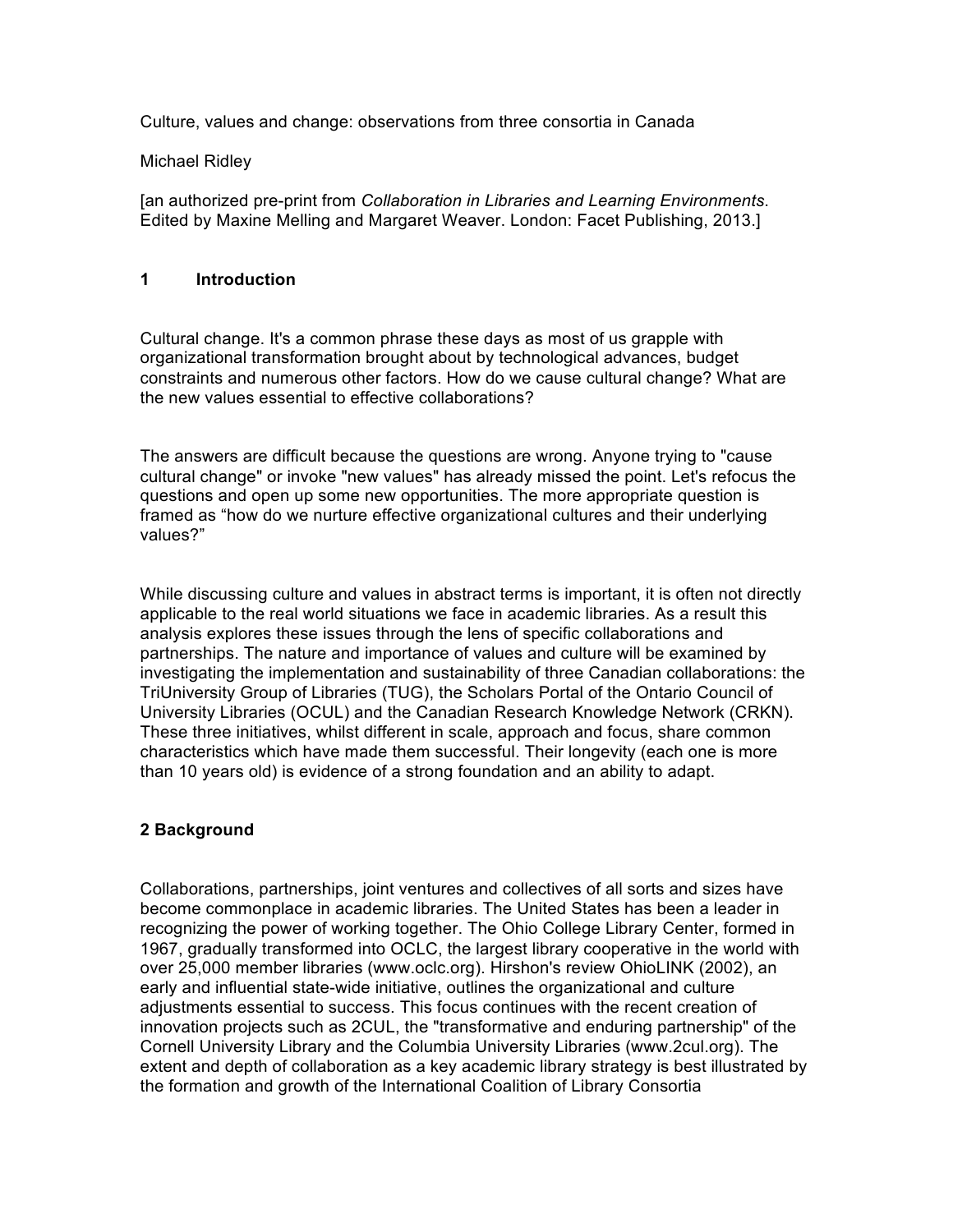(www.library.yale.edu/consortia). ICOLC now has over 200 participating consortia globally.

As the power and effectiveness of working together became apparent, libraries and their staff have had to learn new skills and perspectives. Collaboration is a muscle; the more it is used, the stronger it gets. Conversely, neglect a collaborative initiative and it will atrophy.

It is instructive to note that all three of the collaborations discussed in this chapter arose from adversity: severe budget reductions, dramatic and crippling increases in journal pricing and the need to respond to rapid technological change are just three of the motivators that led to the formation of these collectives. Although many new partnerships arise in times of challenge, most, as with the three documented here, move well beyond the initial rationale for their inception. This highlights something that many politicians have long known and used to their advantage: never let a good crisis go to waste. The heightened sense of urgency during a time of crisis opens new doors. The unthinkable is now considered, orthodoxies are challenged and sacred cows are on the menu.

Illustrative of this is the percentage of the acquisitions budget spent through consortia. Initially small or negligible (under 5%), now libraries can spend up to 80% of their acquisitions budget through a variety of consortial arrangements. Such dramatic change doesn't happen overnight, it must be carefully nurtured. As collaborations have become essential to the success of academic libraries, change management has become a critical preoccupation for librarians and particularly library directors:

'It is easy to underestimate the difficulty of making the transition to teams and collaboration. During the change of perspective from "me" to "us", for "I" to "we", and from "them" to "us", there are many opportunities to revert to the "way we always did it." Sustaining the culture of the collaboration requires vigilance and maintenance (Shepherd, Gillham & Ridley, 1999, 336)'.

Ultimately any collaboration is about mutual self-interest. We work collectively for local and individual benefit. As a result foundational values and organizational cultures exist both in the individual libraries and in the consortium itself. Leslie Weir, University Librarian, University of Ottawa and former Chair of OCUL and Member of the Board of CRKN provided some context for Canadian consortia when she wrote:

'In Canada, consortia have been key, and perhaps even more so than in some other countries. We are a relatively homogenous country and yet extremely different at the same time. All of our universities are public, so we do not have the concept of public and private, but our universities are scattered across a very large country. We are bilingual—French and English. We have universities that specialize in various fields (for instance, business and engineering), we have ones that are comprehensive, we have our doctoral-granting institutions, we have our law schools, our medical schools. All this creates both challenges and opportunities'. (Weir, 2008, 582)

As Deb deBruijn, Executive Director of CRKN, notes, many library consortia are key to national or regional agenda for advancing research and higher education. (2004, 10) As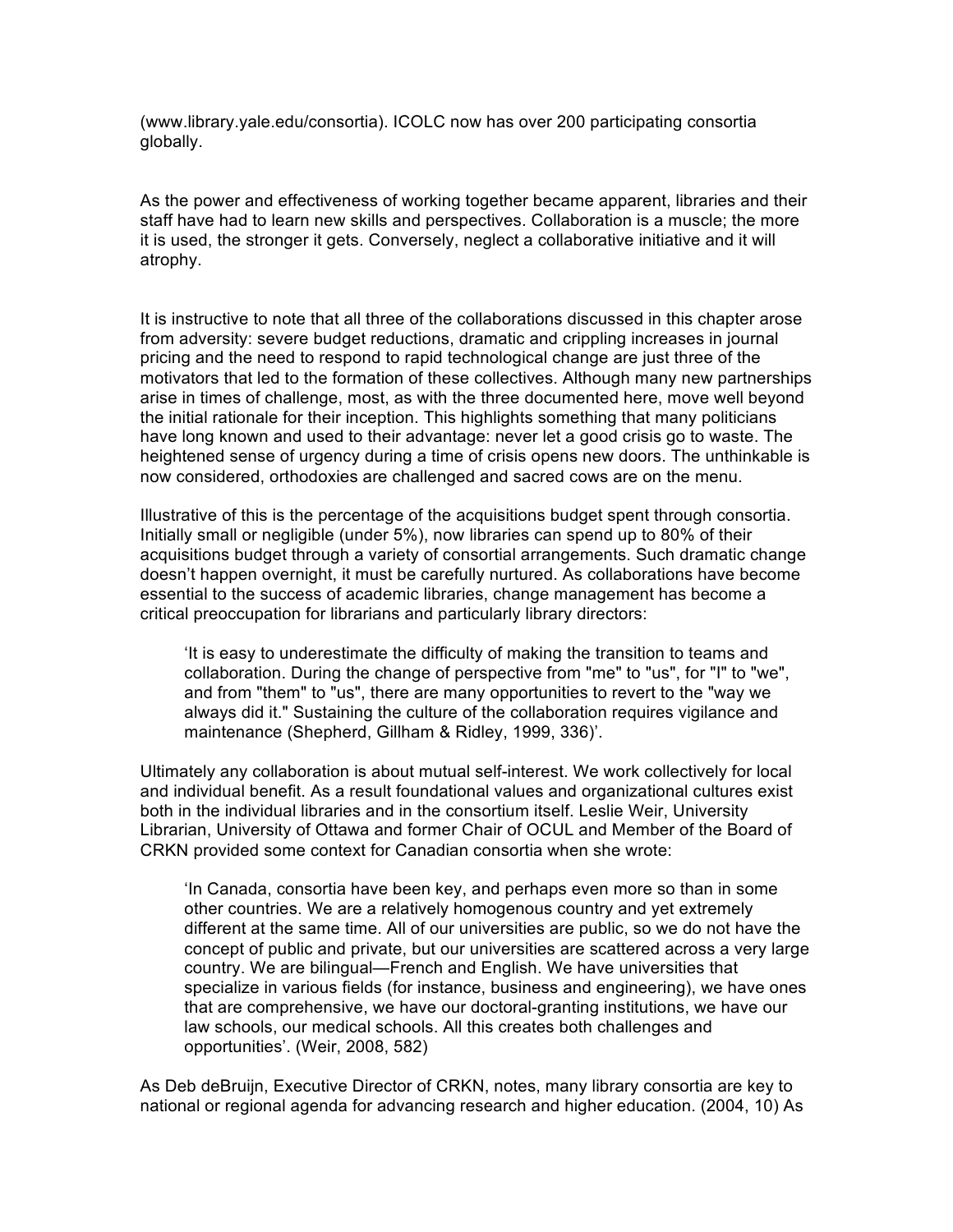such is it critical to think of "content as infrastructure" and to see academic libraries as essential to public policy initiatives aimed at developing a thriving knowledge-based society.

Before examining the factors and characteristics that impact values and culture in cooperative initiatives, it is useful to have a short overview of each of the consortia that form the basis for these observations.

# **2.1 TriUniversity Group of Libraries (TUG)**

**(**www.tug-libraries.on.ca)

Founded in 1995, the TriUniversity Group of Libraries is a partnership of the University of Waterloo, Wilfrid Laurier University and the University of Guelph. The initial agreement called for "a seamlessly integrated program of library collections and services" (Integrated Programme Development, 1995). Under the auspices of TUG the libraries share a single integrated library system, a discovery layer service, an offsite storage facility, a delivery service that transports requested materials among the libraries on a daily basis, collective resource licensing and purchasing and a data resource service for statistical information.

The objectives of the partnership are both pragmatic enhancements to existing services as well as a platform to explore opportunities for new innovations:

'The expansion of access to library resources and the efficiency of access to these resources substantially enrich the processes of scholarship in our universities. Current fiscal constraint requires that we explore all forms of co-operative activity with a view to achieving efficiencies'. (TUG, 2000).

Alongside the service expectations, TUG also articulated some business principles that guide the consortium:

- prepare development plans to deliver agreed upon levels of service
- have a clear and agreed concept of our core business
- optimize human and financial resource investment through sharing common technical and administrative infrastructure, when feasible
- ensure, where practical, that the infrastructure facilitates access to public and private sector providers of educational products and services
- maintain a healthy balance between collaboration and independence
- define models for life cycle investment costs to sustain the infrastructure
- develop and maintain appropriate cost-sharing models (TUG, *Business Principles*, 2012, para 1).

While much of the initial consortial licensing undertaken by TUG has since moved to regional (OCUL) or national (CRKN) alternatives, TUG continues to provide core services and resources to the three institutions. Much of the recruitment information for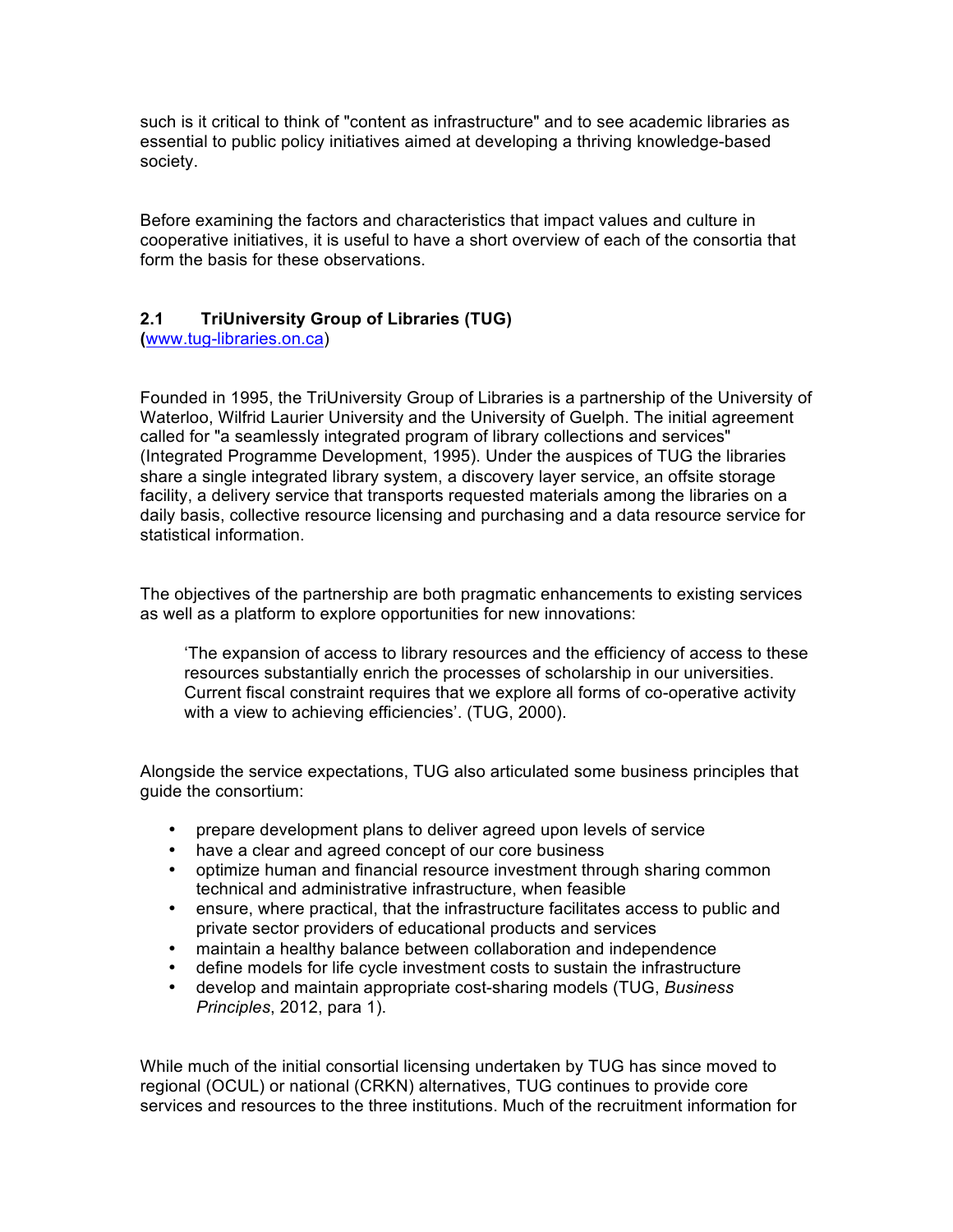students and faculty continue to highlight TUG as a key asset for the individual universities.

# **2.2 Scholars Portal, Ontario Council of University Libraries (OCUL)**

scholarsportal.info (www.ocul.on.ca)

The Ontario Council of University Libraries (OCUL) is a consortium of the 21 university libraries in the province. OCUL enhances information services in Ontario and beyond through collective purchasing and shared digital information infrastructure, collaborative planning, advocacy, assessment, research, partnerships, communications and professional development.

Under the rubric of "Collaborate, Innovate, Deliver" OCUL has articulated three main objectives:

- collaborate to provide a world-class learning experience for Ontario's students
- expand digital research infrastructure
- provide and preserve academic resources essential for teaching, learning, and research. (OCUL Strategic Plan, 2011)

Scholars Portal provides the technological infrastructure that preserves and provides access to information resources collected and shared by OCUL members. Through the online services of Scholars Portal, students, faculty and researchers have access to millions of e-journal articles, an extensive collection of e-books, an expanding number of social science data sets and an innovative geospatial information system. Scholars Portal also offers an online inter-library loan platform, an "Ask a Librarian" e-reference service, support for the RefWorks and WizFolio citation management systems and a variety of other tools designed to aid and enhance academic research in Ontario.

Scholars Portal has become the de facto digital library for each of the members of OCUL. While many of the services and resources are rebranded locally to reflect the local library context, the underlying infrastructure, support and expertise is provided centrally by the Scholars Portal staff at OCUL.

As an affiliate group of the Council of Ontario Universities (COU), the major advocacy group for universities in Ontario, OCUL is well connected to the strategic planning and policy development initiatives of the university presidents and their chief academic officers. This strong linkage between the libraries and the executive heads of the universities has been important in securing external funding and informing the academic leadership of key trends and developments.

#### **2.3 Canadian Research Knowledge Network (CRKN)** (www.ckrn.ca)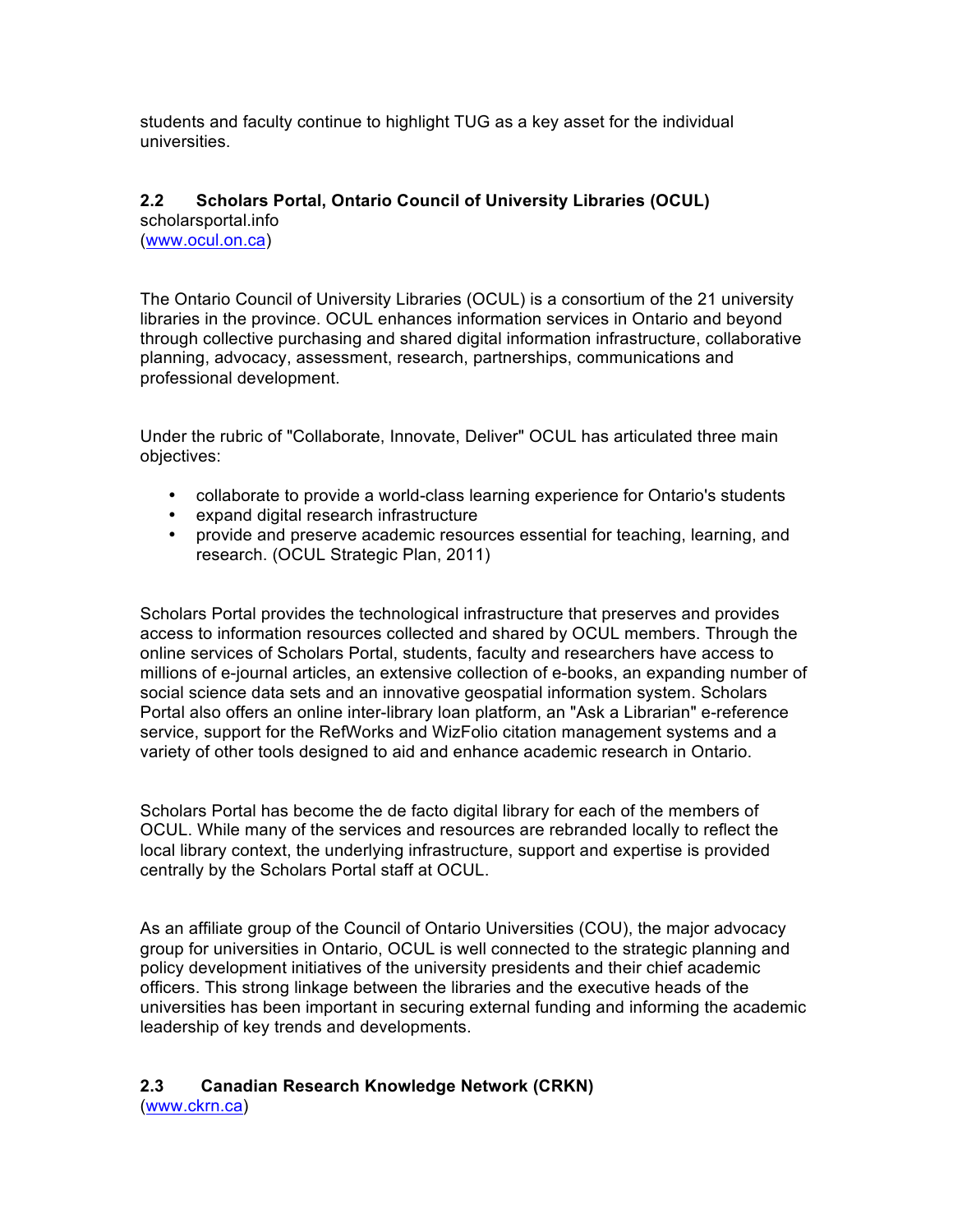CRKN is a partnership of Canadian universities dedicated to expanding digital content for the academic research enterprise in Canada. Through the coordinated leadership of librarians, researchers and administrators CRKN undertakes large-scale content acquisition and licensing initiatives in order to build knowledge infrastructure and research capacity in Canada's universities. CRKN collaborates with 75 university members and provides access to over 900,000 researchers and students. The organization brings together universities in 10 provinces, speaking two official languages (French and English) and diverse degree and program offerings and puts in place a national foundation for acquiring scholarly research content in digital formats.

Initiated in 2000 as the Canadian National Site Licensing Project (CNSLP), a federally funded research initiative, CRKN incorporated in 2004 and has since expanded its membership and broadened its licensing programs. The consortium is inclusive. Member universities are committed to licensing a broad portfolio of research content from multiple vendors, with resources acquired available equally to all participants. Using an innovative model license and a well designed negotiating process and strategy, CRKN has built strong relationships with vendors as it also secured cost effective deals for its members.

In 2011 CRKN secured nearly \$100m worth of licensing and purchases on behalf of its members. Currently CRKN manages 44 national licenses from publishers such as Elsevier, Springer, Wiley-Blackwell, Oxford University Press, Cambridge University Press, and American Chemical Society (Canadian Research Knowledge Network, 2011).

### **3 Values: a cautionary note**

Management and leadership books consistently identify values as crucial to organizational effectiveness and personal commitment. Widely read texts such as *The Leadership Challenge* (Kouzes & Posner, 2008) and *The Future of Management* (Hamel, 2007) emphasize the preeminent role of values (both individual and institutional) in shaping a clear direction and establishing a strong foundation. Articulated values tell our community what is important to us and what they can expect from us. They also guide our choices and decisions about how we operate our organizations. As a result we spend considerable time working on our values. We hold workshops and organize information sessions. We are careful to be inclusive in these gatherings, inviting all staff, representative users and others who are impacted by our resources and services. At the end of all this we clean up the language, post them on our website, and then, sometimes (perhaps quite often), actually live them.

The values so derived are important and useful but they are not actually the values that inform the organization. As much as we would like to think otherwise, values are not documented they are revealed. The real value system of any organization is the one illustrated by its actions and its processes. Think of values not as a definitive set of preconditions but rather as an evolving ecology in which through time and visibility, the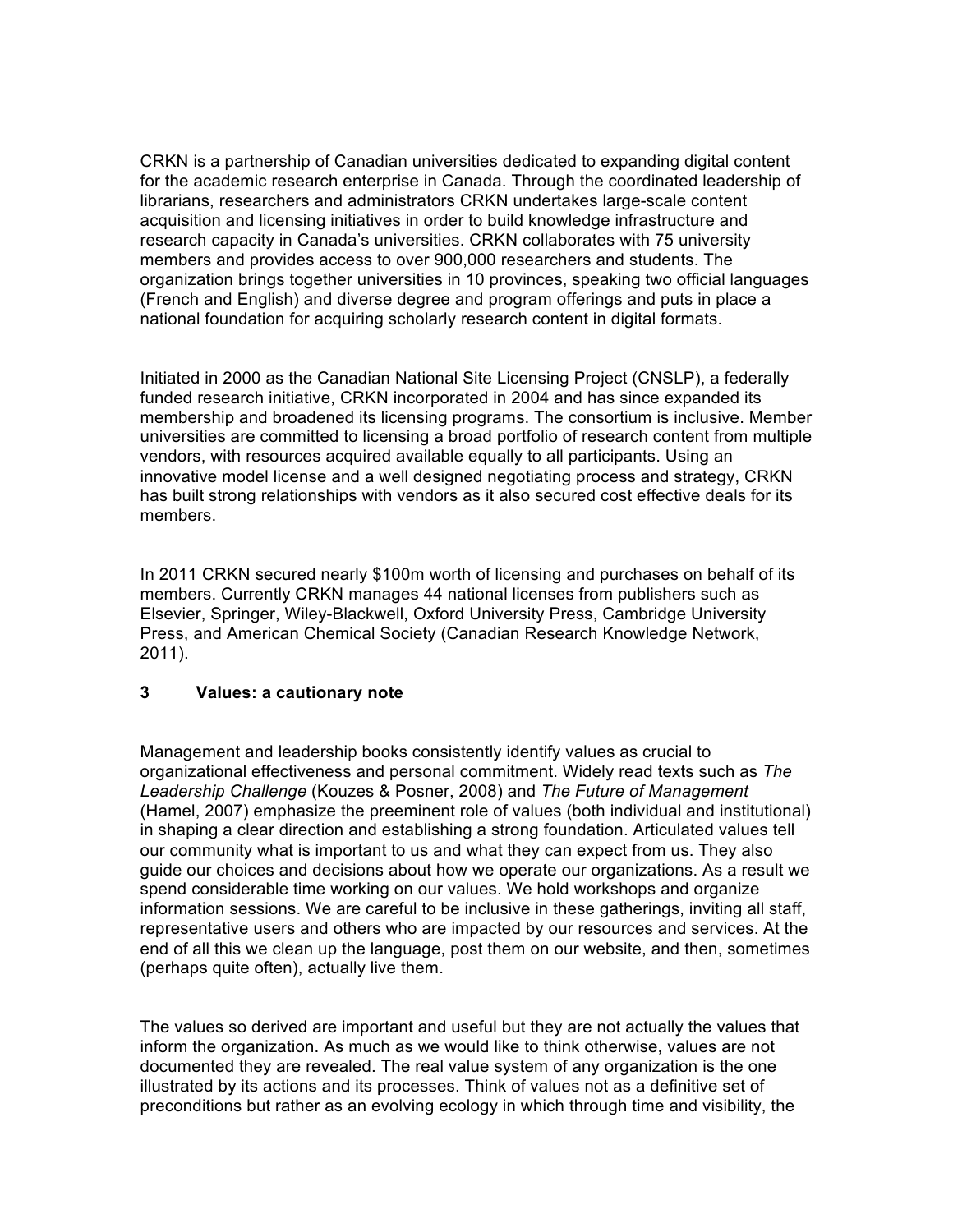actual organization emerges. This is important because it is easy to identify libraries or groups that articulate one set of values (agreed to once upon a time by all staff) but actually live by something completely different.

Contemporary academic libraries must manage interactions with a large number of organizations and their respective value systems. Individual universities and libraries have expressed values but so too do the various consortia that we have come to rely on. As a result, the interdependency of these organizations bring with it a web or matrix of values, lived or stated, that need to be understood and mediated. Values define and motivate individual actions, while culture operationalizes these in an organizational context.

This is not to say that values cannot or should not be developed, or that a conflict of values is inevitable in a multi-consortial environment. Rather it suggests that a more organic approach to the understanding and expression of values is necessary.

# **4 Characteristics of culture and change in Consortia**

What do consortial experiences tell us about values, culture and change? TUG, OCUL and CRKN all have long histories during which the actions and attitudes of the members and the organizations reveal characteristics that define how consortia operate and the effect they have on staff and the individual member organizations. The observations in the rest of this chapter provide insights into how future consortia must be structured and operated if they wish to interoperate with their member institutions and enhance their effectiveness as collectives. Nurturing values and effective organizational cultures arise from attention to core elements in any collaboration. The following observations are signals, signposts or opportunities that can assist in decoding the health of a consortia and in laying the foundations for healthy cultures and aligned values.

# 4.1 **Shared objectives**

Common, shared objectives are the obvious core of any collaboration. It is surprising, therefore, that many cooperative ventures lack a clear articulation of exactly what these are. There is a reason for this. Many collaborations, the better ones, are not about solving just a current, acute problem but building capacity and capability for a more ambiguous future. They are tools or vehicles for growth and evolution. Since we don't always know clearly where we are going or exactly how we will get there, these partnerships are leaps of faith. On the surface, while collaborations are tasked with "buying this" or "implementing that", the larger and more profound objective is to collectively transform the participating libraries by giving them more capability than they had separately.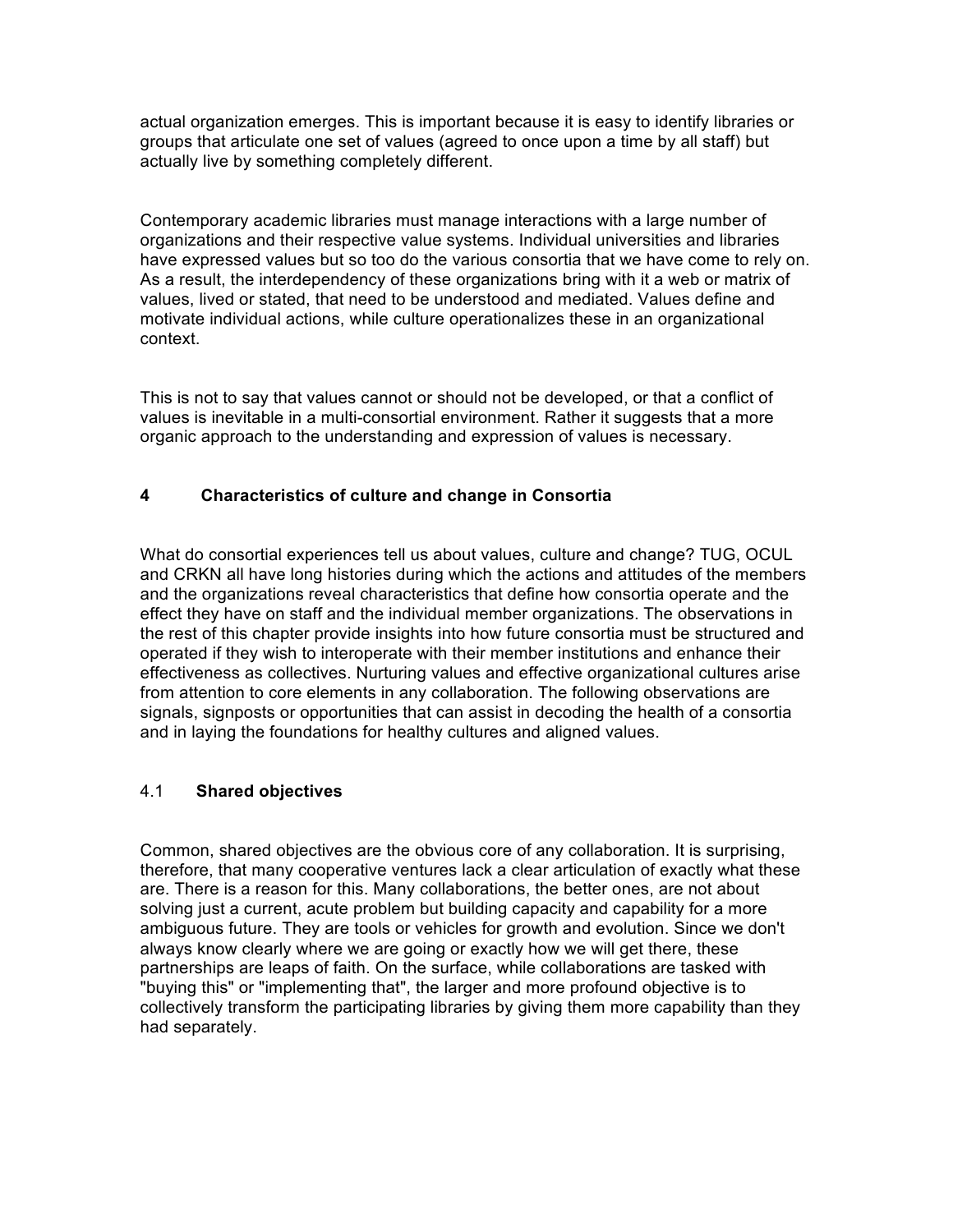Defining shared objectives is critical. However, overly specifying those objectives is a recipe for trouble. This will unnecessarily focus on the here and now, and limit the possibility that the partnership could move into broader and different areas.

Having said all this, finding common ground is essential. TUG arose because each library was considering a new integrated library system, Scholars Portal started because few of the individual OCUL members could implement an effective digital library service on their own and CKRN arose as a result of budget pressures for scholarly journals and the need to move to e-journals. While each continues to have these as core purposes, all have moved into areas that were largely unconsidered during the formative years.

An example of this is the decision of OCUL to extend its digital services to non-OCUL institutions by acting as a service provider. Taking on external clients for financial gain was not part of the initial vision and yet the values that guided the collaborative model among OCUL members also informed the service provider model for paying clients. Monetizing the collaboration was seen as consistent with the original objectives.

Shared objectives evolve and the purpose of any consortium can change over time. In fact a consortia that "sticks to its knitting" is likely one becoming less and less valuable to its members.

#### **4.2 Trust**

At the heart of any collaborative venture is trust. Trust is the glue that keeps an initiative together and makes it effective. Without a deliberate attempt to build trust a partnership will wither. For some people trust is a natural reaction you immediately have their trust but you can lose it with your actions. For others trust must be earned and typically that is through working together.

Pilot projects, working groups, opportunities to exchange ideas, even purely social engagements all create the foundation for trust to emerge or flourish. In the formative days of TUG, staff from all three institutions were brought together to learn together. The focus of the training sessions varied but the real objective was to build confidence in each other. Similarly, TUG launched numerous working groups and task groups, almost certainly more than were really necessary, in order to allow the work assignments to act as foundations for trust.

Don't assume trust is hierarchical or only important to professional staff (i.e. librarians and managers). While it is absolutely true that the library directors must trust each other and visibly demonstrate this to the staff of the libraries, trust accrues in a library in very idiosyncratic ways. Staff in all areas of the library need to be engaged and committed.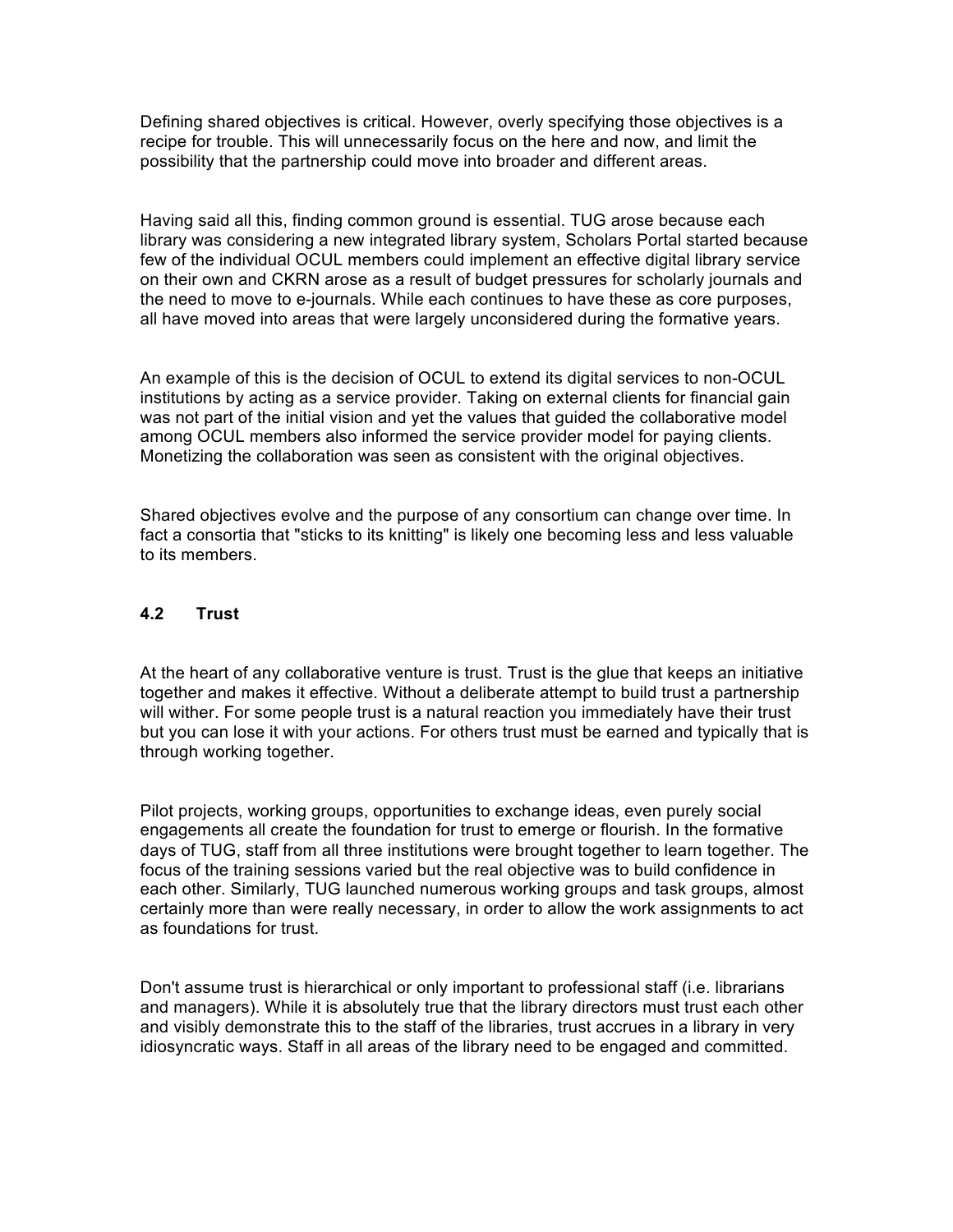Often trust is forged during times of conflict or strain. Difficult situations both challenge trust but also solidify it. As a result nurturing trust is probably a better metaphor than "winning" or "building" trust. It relies on leaders who are comfortable with the expertise and instincts of their staff and on staff who are willing to build new relationships across organizational boundaries.

# **4.3 Getting to know each other**

Since the University of Waterloo and Wilfrid Laurier University are virtually across the street from each other and the University Guelph is only 20 kms away, it was surprising that the staff, especially the librarians, really didn't know each other very well. As observed, since trust is forged by working together, a key priority was to create opportunities for staff to get to know each other.

In addition to the various work assignments, TUG placed a singular emphasis on the social aspects of the consortium. We hosted numerous parties for all staff with special buses to bring folks together. It was all about the food, drink, music, and community. No work, just fun (and the briefest possible requisite speeches by the university librarians!).

The importance of face-to-face interactions during the early phase of the consortia or any new projects of the consortia can't be overestimated. While much of the work of TUG (or any of the other groups) is now conducted via email, shared systems, social media or whatever, the initial "getting to know you" process is almost always in-person.

The challenge is different for consortia that are geographically disperse. OCUL attempts to address this by hosting a series of "Scholars Portal Days" designed to bring staff, mostly librarians and managers, together. These events are used to review, plan and simply to provide professional development. The consortium staff work diligently to make these compelling and valuable days. As a result they are now a "must attend" meeting for many.

In a similar way, CRKN has fashioned its annual meeting, a legal requirement to enact the business of the corporation, into a multi-day conference with workshops, keynote speakers, "birds of a feather" type session and awards ceremonies. CRKN has hosted a completely online annual meeting and currently offers a hybrid of online and face-toface.

In the examples of OCUL and CRKN, it is critical that the libraries are willing to fund the costs for staff to participate. This extra cost of consortial involvement, difficult for some of the smaller institutions, is a concrete demonstration of the importance of face-to-face to relationship building.

### **4.4 Loss of control and authority**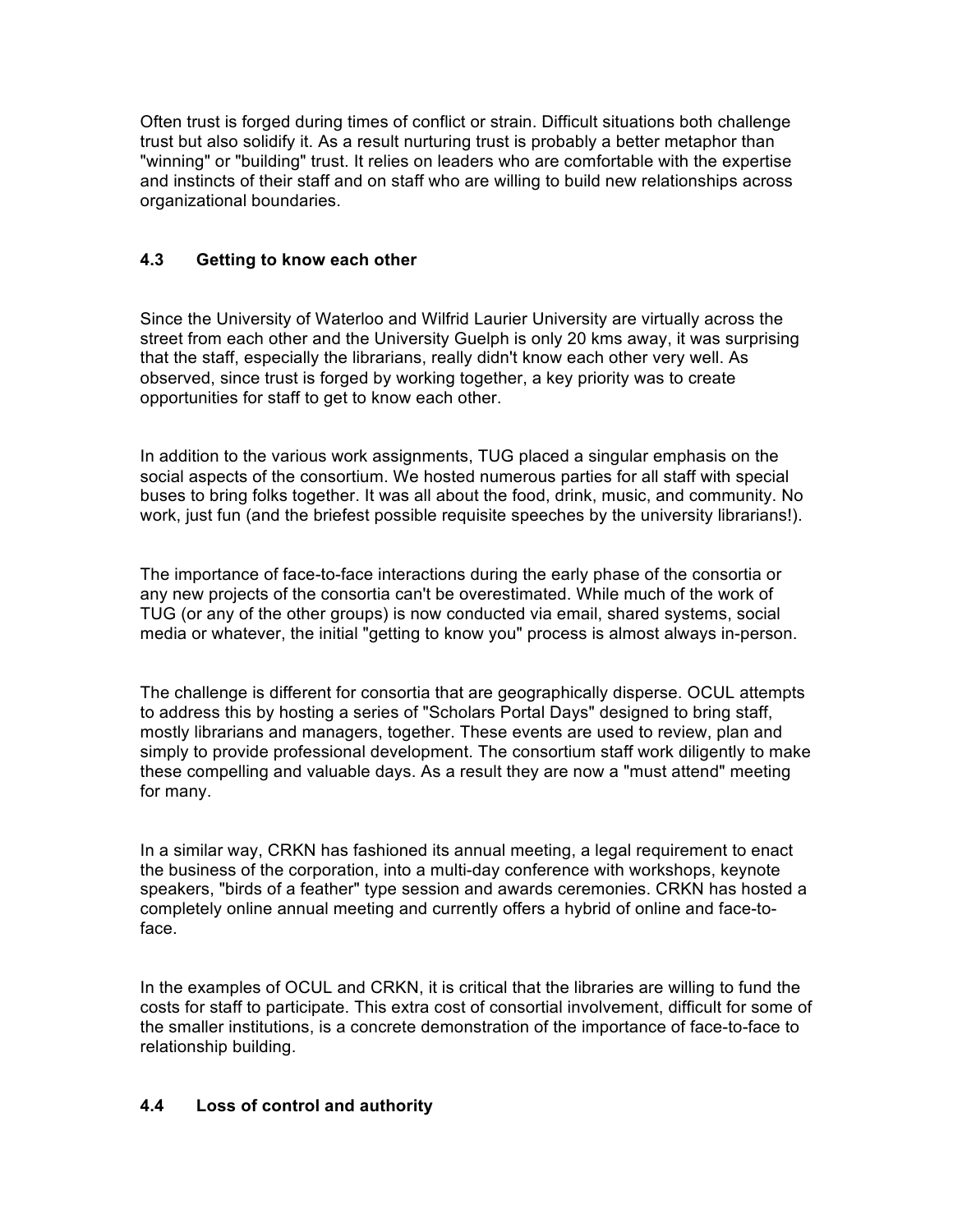One clear outcome of consortial purchasing has been the loss of control and authority at the local level regarding collection development. Previously libraries, and specifically collections librarians, built their own collections quite deliberately. Each library had detailed collections development policies, procedures and processes often approved through university governance processes. In some cases individual monographs were hand selected or refused in response to those policies.

Buying or licensing through consortia changed all that. Leveraging the purchasing power of the collective meant relinquishing much local responsibility for individual collection development. Not everyone was happy about this. It took some time for librarians (and directors) to accept the tradeoffs involved. The debate about the value of the Big Deal is, in part, predicated on the desire to return to local control over collections. Both Frazier (2005) and Friend (2003) question the cost effectiveness of the Big deal approach and suggest that large scale purchases have resulted in collections unresponsive to the specific needs of the local library's users.

Releasing control and authority to a collective can only occur if there is trust in that group and accountability back to the members or those responsible at the local level. Library directors have institutional responsibility for their library. If things go awry, they will be held accountable. The bargain implicit in consortial initiatives is that releasing control and authority at the local level gains other capacities and capabilities that would otherwise be unattainable. Some library directors and libraries are able to accept that situation; other chafe at it throughout the entire process.

The Negotiations Resource Team (NRT) of CRKN is responsible for negotiations with all the vendors. This small team is comprised of collections librarians, procurement professionals, IT experts and consortium staff. They establish the list of products to be acquired, set the criteria for negotiations, create RFPs, drafts proposed licenses, directly negotiate with vendors and then present the final agreements to members for their acceptance (most CRKN deals are opt-in/opt-out).

The CRKN deals are large, complex and must address the needs (and the financial capabilities) of a very diverse membership. The negotiations must also be conducted in a fair manner with complete confidentiality. In the initial period of the development of consortial purchasing it was challenging to keep members, particularly other collections librarians, involved and informed. Often only limited information could be released to the membership during the negotiations process. Similarly, it was difficult, if not impossible, to seek advice from the membership during those negotiations.

As a result tensions emerged when deals were announced. NRT was viewed as out of touch with members and of working in a closed, even defensive, manner. CRKN responded by creating an online forum, regional meetings and enhanced procedures to involve collections librarians and university librarians earlier in the process. All these initiatives served to engage members while still empowering the NRT to do their work. It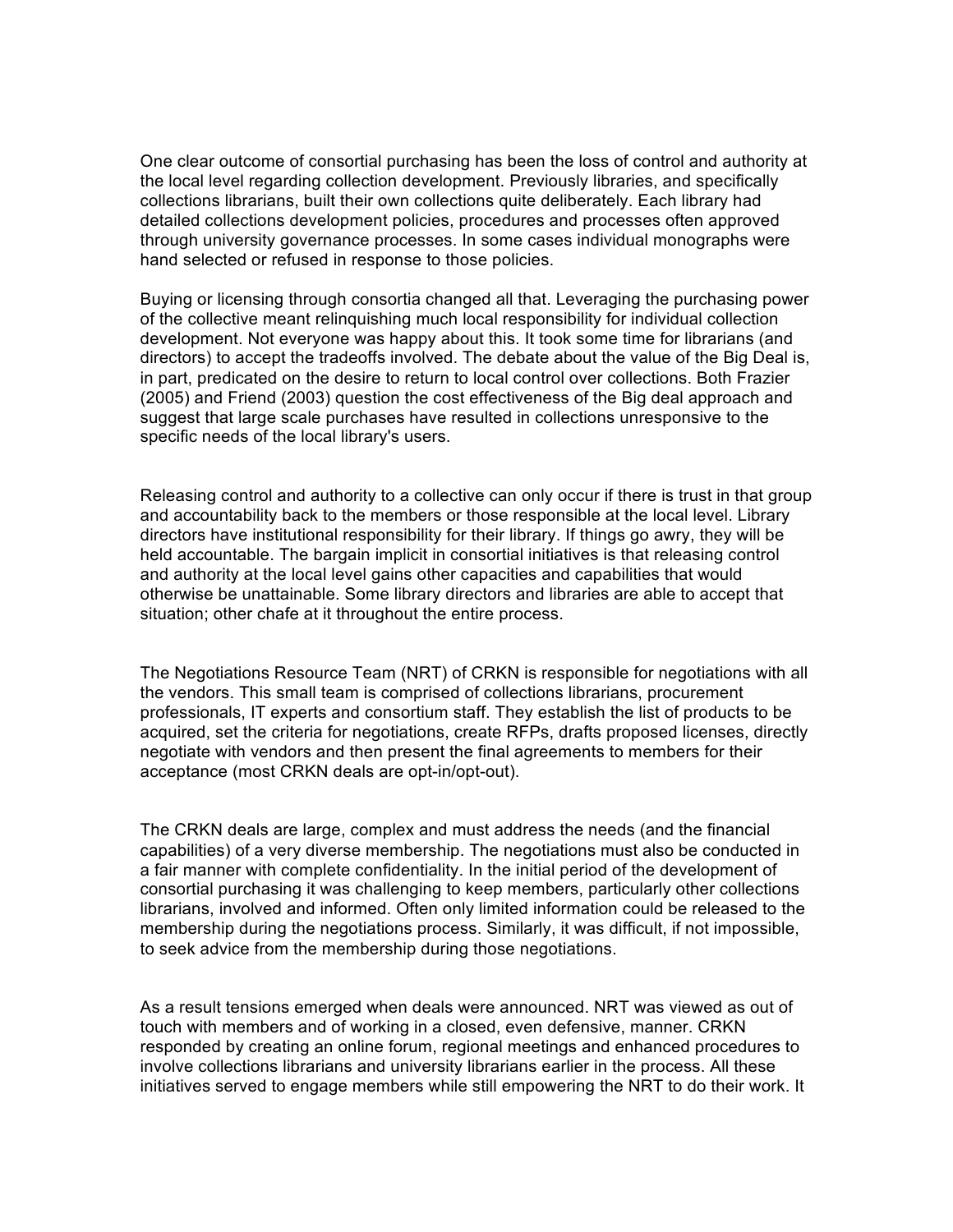was critical for NRT to have the independence to negotiate on behalf of member. It was equally critical that members had confidence in the NRT.

### **4.5 Differential benefits and cost allocation**

Most consortia are comprised of dissimilar libraries; there are differences in location, size, mandate, philosophy and virtually any other dimension possible. In fact the strength of an effective consortia is often not that the members are alike but that they are different and quite diverse. However, within that diversity, a partnership must find common ground.

OCUL is comprised of 21 member libraries. The largest, the University of Toronto, has over 60,000 students while the smallest, Algoma University, has less than 1,500 students. Both are active participants in virtually all OCUL initiatives. How can both derive value in an equal way? The answer is, they don't. Members derive differential benefits from participation in OCUL; the benefits are not equal but they are equitable. The consortium works diligently to ensure this is the case and that it is well understood by its members.

Scholars Portal is a good example of this. With an annual budget of over \$3m (excluding the cost of the licenses and other content), the system was designed to be located and operated primarily by the University of Toronto. Many of the decisions about the evolution of Scholars Portal are influenced by the directions preferred by Toronto. This is not an abdication to the whims of the larger institution but part of the structure and strategy that creates value for the largest members as well as the smallest.

Scholars Portal is highly valuable to both Toronto and Algoma albeit it in very different ways. Toronto easily has the resources to implement and sustain a service like Scholars Portal by itself. However, collaborating through OCUL it benefits from the substantial contributions of others (the University of Toronto pays approximately \$0.25 for every \$1 of value gained through OCUL).

The point about equity and differential benefits is that it mitigates tension around cost allocation formulae that often don't include all the potential factors (particular the benefits side of the equation). For example, TUG struggled for a number of years to effectively distribute costs across the three institutions. Finally the university librarians engaged a third party (Ernst & Young, a consulting firm) to recommend a solution (Ernst & Young, 2000).The consultants worked with the university librarians to help them understand the nature of metrics and to focus on key metrics as surrogates for value and cost. This intervention resolved many underlying tensions (among the university librarians as well as the staff of the libraries). The resulting metrics have now been in place for over 10 years.

A more difficult struggle occurred in CRKN. The diversity was greater in part because the consortia was larger, consisting seventy-five members spread across the country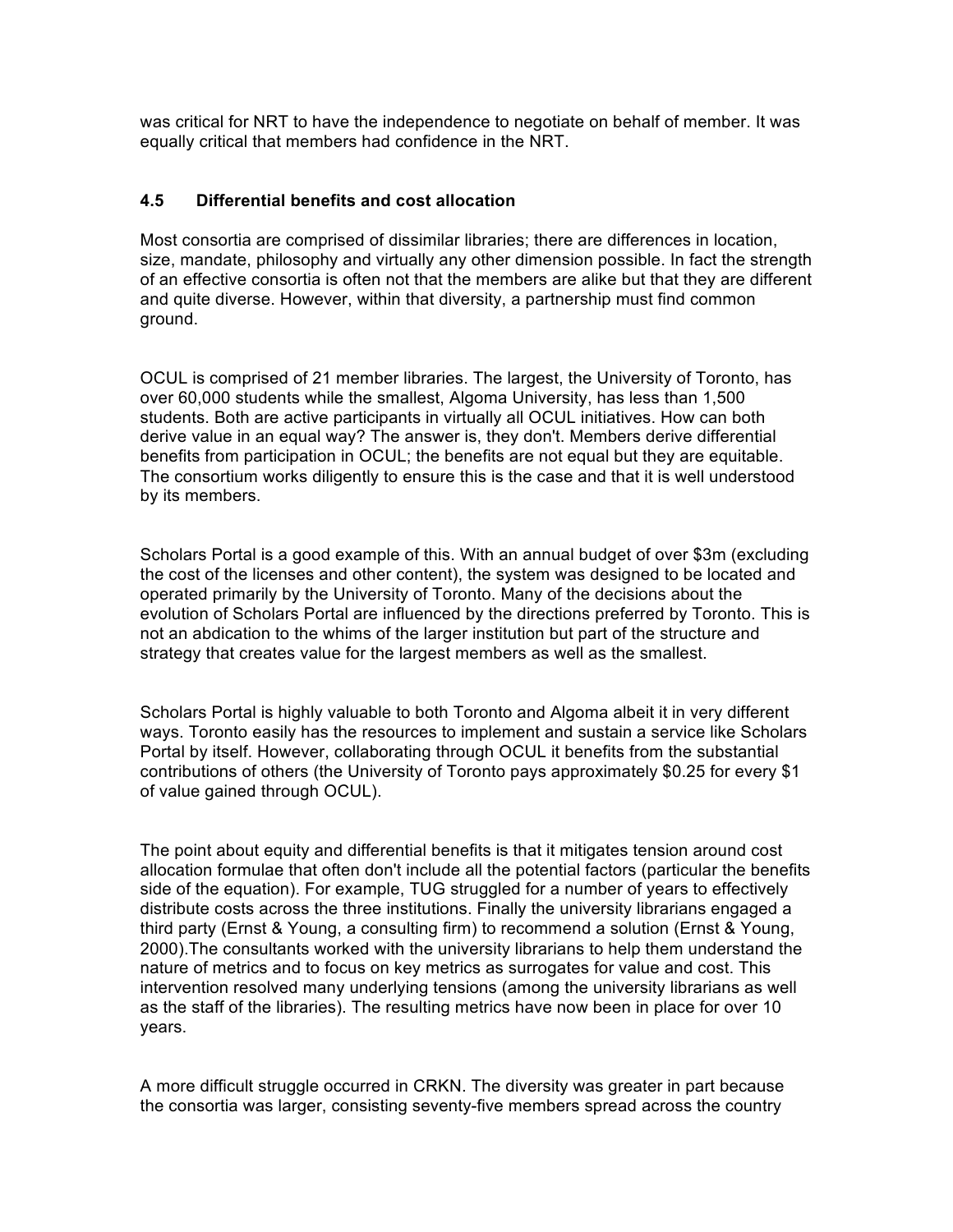with different regional and even linguistic differences. Creating cost allocation formulae for CRKN became an obsession. There were serious conflicts over costs to individual members for particular licenses. Fairness, equity and perceived value are difficult to align across a large membership. For the most part a disproportionate amount of the costs resided with 5 largest institutional members. While members usually have the option of opting out of CRKN deals, it is also true that without the largest institutions, the negotiating power of CRKN would be diminished (with resulting financial increases to other members).

CRKN has moved increasingly to alternative methods to allocate costs and align them more with institutional value. However, it remains an ongoing discussion. It is perhaps illustrative of the capacity of CRKN to engage openly with these concerns that the large institutions remain members and new universities have joined.

# **4.6 The art of the possible**

Because collaborations are successful and beneficial there is a natural desire to do more, expand the reach, or explore new options. This can be very good but it can also be problematic. While collaborations built on solid, strategic foundations are able to grow into new areas, those that have a more limited vision of their purpose can resist such changes. The founding library directors of TUG often referred to it as the "art of the possible." The programs of TUG were those that were achievable (possible) not those that seemed beneficial.

For example, given the geographic proximity of the three libraries one would think that significant collection rationalization (and relocation) would be an obvious opportunity. Since there was a shared catalogue with an effective delivery system among the libraries, why not reduce duplication, expand unique purchases and specialize collections and expertise? At a strategic level, this is perfectly obvious and advantageous. On a more pragmatic level, it was a non-starter. While librarians saw this as a useful direction, faculty were outraged. Despite the fact that it would increase the resources available to them in their specific disciplines, the idea that the urban geography books and journals (to pick an example) would be at a campus other than theirs was anathema. The art of the possible was recognizing, before going too far, that such a perfectly reasonable direction was not going to work.

Appealing to the "art of the possible" can sometimes be used as a defense against change. "It can't be done" or "we tried this before and it didn't work" are common ways this defense is used. However, more often it is a clear realization of the limits of any collaboration and that pushing an initiative beyond that limit could have negative and long lasting consequences to the partnership as a whole.

# **4.7 Broadening the community of practice**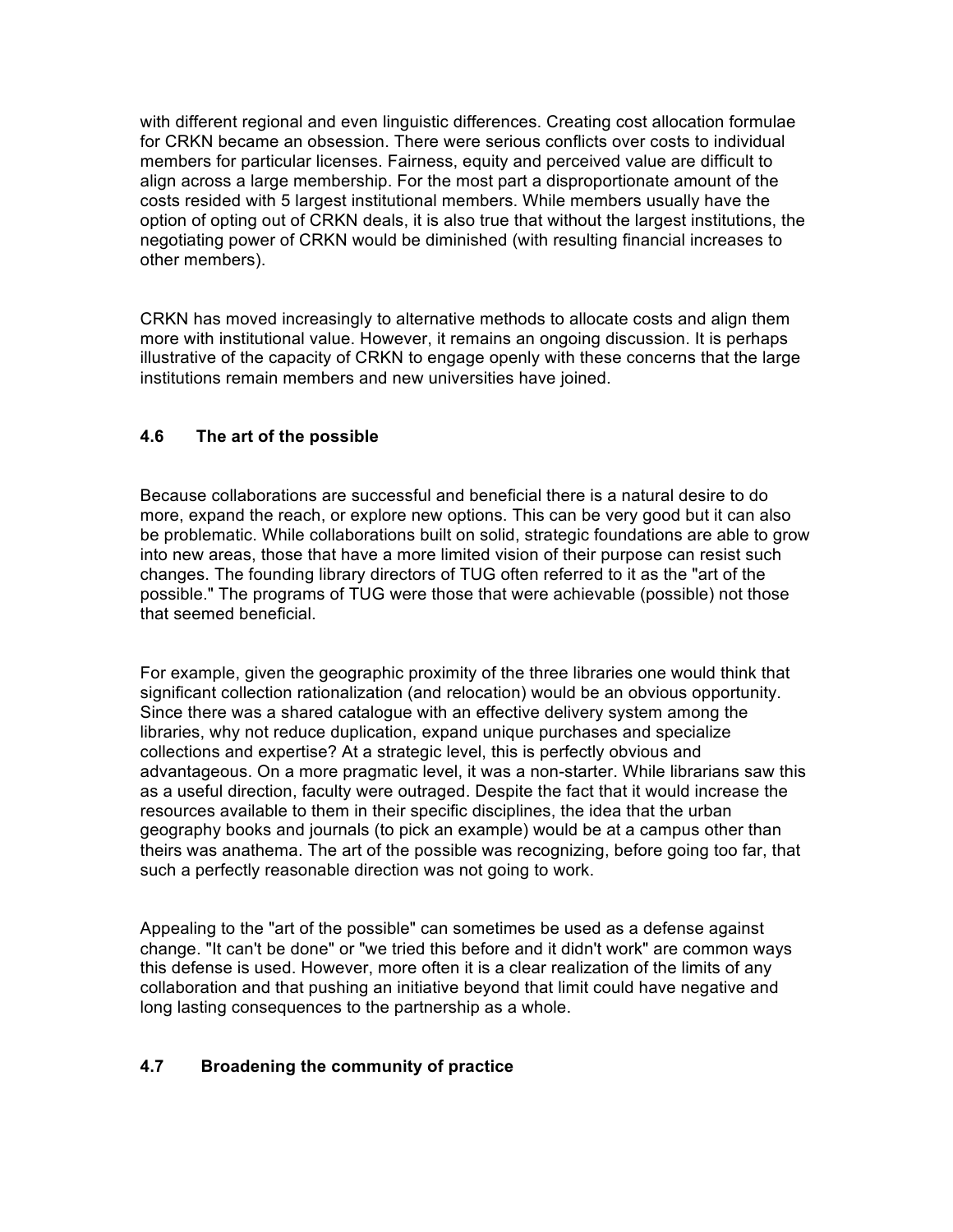A tremendous benefit of consortia is the ability to build capacity and capability through sharing and joint actions. All academic libraries constitute a community of practice. This perspective on our professional roles enriches how we approach our work and especially how we develop ourselves as librarians. Co-operative ventures broaden this community of practice by engaging professional staff across institutional boundaries. We learn from each other, we challenge each other and we build new mental models of what our roles are and how we perform them.

Critically this is an active, goal oriented engagement. It is not like communing at a conference or workshop. It is work focused, deadline based, resource constrained and ultimately very creative. As such it is real work and the resulting learning has a deep and profound impact on professional growth.

In TUG, a particularly important resource was the ongoing involvement of what was then The Office of Management and Leadership Services (OMLS) of the Association of Research Libraries (ARL). OMLS staff led various workshops and sessions for TUG professional staff focused on management practices and team building. Working with OMLS allowed the libraries to study and practice the same philosophy of library management and administration. This foundation curriculum was important in aligning the expectations, procedures, attitudes of staff as TUG evolved. The values driving the decision making of the consortium were discussed, explored, and confirmed during those sessions.

# **4.8 Local issues and consortial impact**

Consortia are tools for leveraging common purpose but all consortia are ultimately comprised of individual institutional members. The organizational health and vitality of the consortia are always impacted by whatever is happening in the individual institutions. Typically those local issues are different for each institution at different times. One library may be experiencing budget reductions while another has just received a substantial increase. As a result one wants to reduce consortia costs while the other is ready to invest in new projects.

One response from the consortia is to ignore this and say it can't be accommodated because it is beyond our control. This is a poor idea. While it is true that consortia don't manage the member institutions, they are impacted by what is happening in each member library. Consortia must have very effective ears and eyes among their members. Knowing how each is evolving, struggling or thriving is essential to leading the collective to common solutions.

An important outcome of this is to see a consortia as a normal, definitive part of the local organization. For the University of Guelph, TUG is not "it" but "us." Scholars Portal is Guelph's digital library and the staff of Scholars Portal are effectively Guelph staff. It would be a clear indication of this if the consortia staff appeared on all our organization charts. Despite our commitment to and reliance on consortia, there often remains a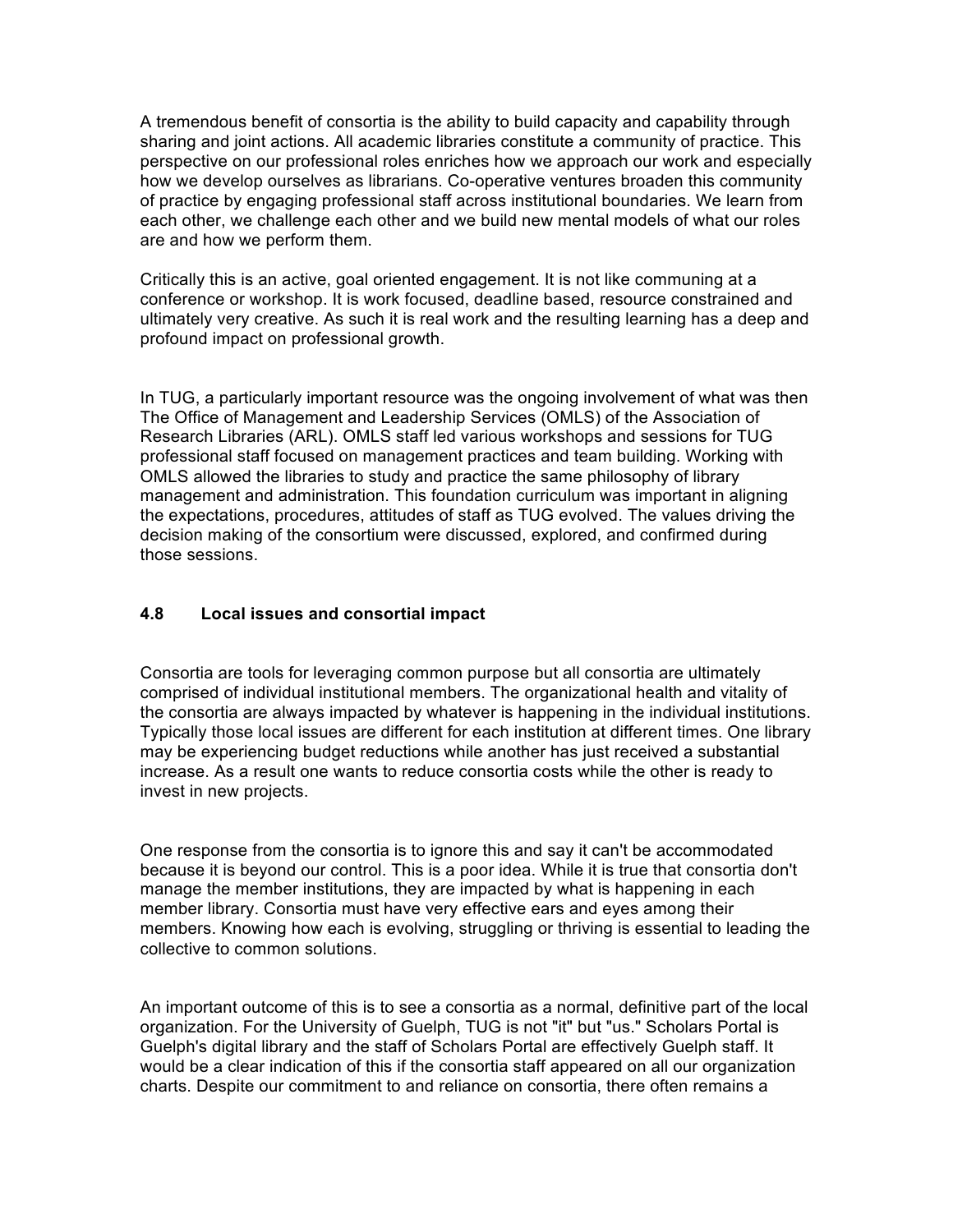demarcation between the "real" staff of the library and consortial staff. The latter are viewed less central to the organization.

This is especially important as budget challenges at the local level almost always result first in trying to reduce consortial expenditures. The remote or distant nature of a consortia means that many find it is easier to cut them first. However, from a budget or service perspective, consortia are almost always financially attractive and cost effective. A modest investment typically reaps much larger rewards. Hence reducing local costs first is actually a better strategy.

Of course (to give an extreme example), laying off local staff while increasing consortial staff during times of budget constraint may be so politically untenable that individual libraries are required to make suboptimal financial decisions. Bridging the distance between the member institution and the consortia is important. Consortia staff and local staff must be seen to be on the same team, wanting the same outcomes and experiencing the same constraints or opportunities.

#### **4.9 Governance**

As collaborations have matured, so has our attitude towards governance. Leading a small partnership required aligned leaders. A large scale collaboration requires formal governance. When a collaboration grows to have its own staff, the nature of the engagement and involvement of the member libraries (and their leaders) changes irrevocably. In small collaborations the library directors, for example, can collectively make the management decisions. The "board" is often the entire complement of directors. Moving a collaboration into a more formal organization requires a different level of engagement. For example, CRKN is incorporated separately and OCUL is part of a larger non-profit organization, while TUG remains an agreement among the institutions. Not all library directors, library staff or university administrators are able make this transition.

With an Executive Director (and their staff) comes a Board of Directors and a community of members. Each of these has very different responsibilities and obligations. Members don't determine policy, the Board doesn't manage staff and the Executive Director doesn't run the libraries. Understanding the different roles and letting each perform their designated responsibilities is crucial. Many partnerships experience deep conflict because individuals exceed or ignore their accountability.

The most common challenges are Board members who want to run the organization and direct the staff, or an Executive Director who wants to "guide" the decisions of the Board (i.e. read "manipulate"). With the current multitude of overlapping organizations, collaborations and partnerships it has never been more important to ensure effective Board orientation. Knowing what the Board is accountable for and what its job is remains critical. Frankly, this is done far less than is necessary. Guides to Board member duties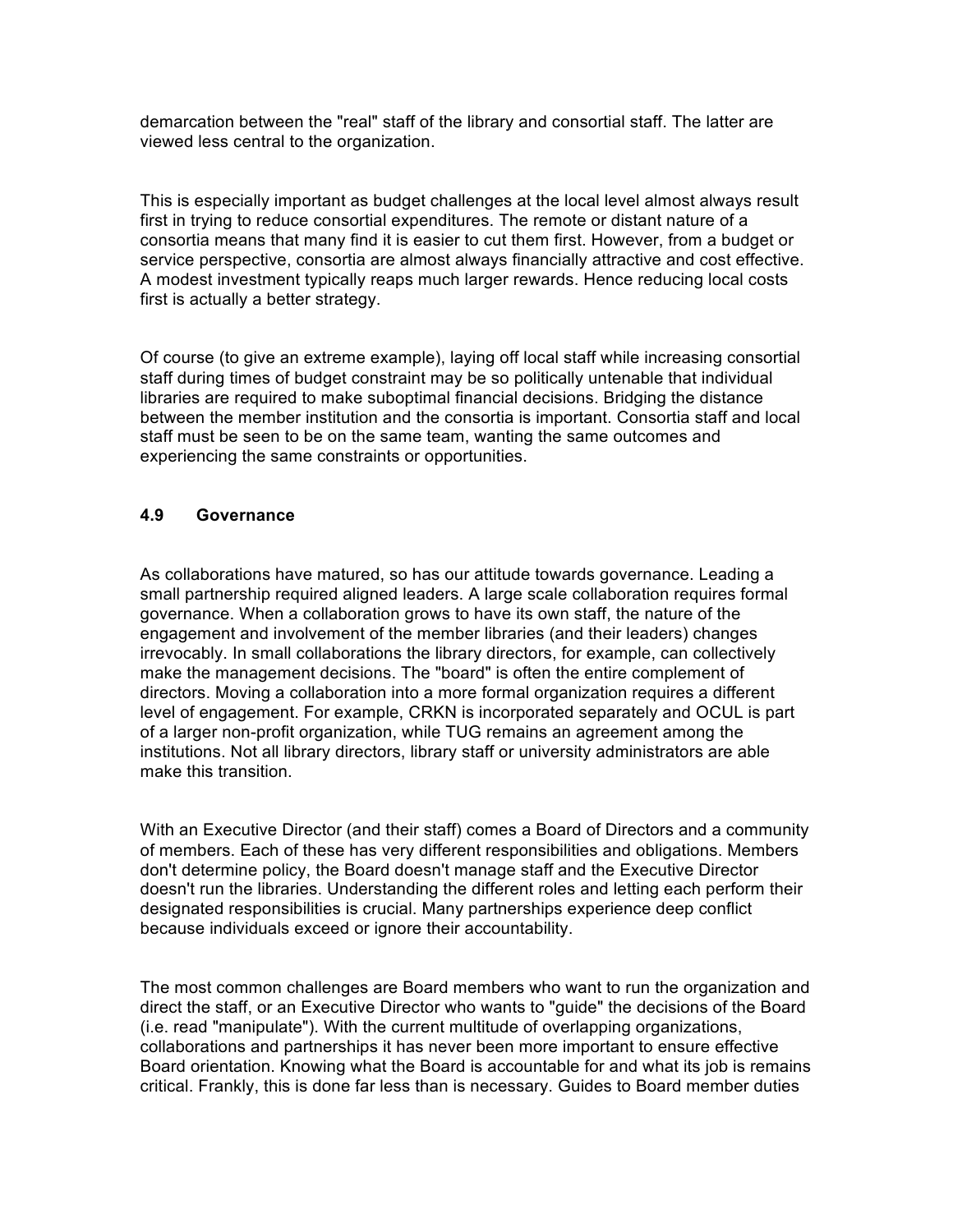and responsibilities (Kelly & Frederick, 1999) and to effective orientation processes (Ingram, 2003) are essential resources for any formally governed consortium.

While part of any Board orientation is a clear understanding of responsibilities and accountabilities (including specific legal and fiduciary obligations which are binding and serious), another key purpose is to build community among the Board. This is done not to forge a happy, complacent family but rather to ensure that a comfortable level of interaction exists so that difficult and contentious issues can be raised.

CRKN undertook a substantial organizational review arising from a lack of clarity around Board roles. Tension between the Board and some institutional members over decision making and accountability reflected a misunderstanding of the role a Board plays in a membership organization. Some members, who previously were in a position to exert individual direction on the organization, found the Board a limit on their personal influence. They were unwilling to accept the responsibility delegated to the Board. The loss of control discussed earlier with respect to collections librarians applies to university librarians as well. The context is different but the tension and dislocation are the same.

#### **4.10 Managing transparency and conflict**

Collaborations, like marriages, have their moments of conflict and doubt. This is especially true of initiatives that have long histories and have evolved over that period. Members can lose their way and lose their resolve. As a result, concerns about directions, costs, expertise, succession or leadership can creep in. If these issues can be raised and addressed through a clear governance model and process, most organizations are able to address these issues successfully, even if this means drastic actions such as terminating an Executive Director, refocusing the organization or even winding down the organization. However, the lack of a transparent process can be disastrous.

The rise of activist members of corporate Boards in recent years is in many ways a reaction to complacency and lack of purpose on the part of those Boards. In Canada, the power struggle for board control at the iconic Canadian Pacific Railway is illustrative of how contentious this can get. (McNish et al., 2012) While activism is most common in the corporate environment, there is evidence that this is also occurring in higher education, affecting Boards with a direct relation to academic libraries (Bastedo, 2005; Immerwahr, 2011).

The activist Board member is often reflecting similar concerns among the stakeholders. It would be a cliché to note that effective, ongoing communication is central to avoiding conflict or addressing it when it arrives. Many organizations have learned to do this very well. Creating multiple communications channels that engage directors, library staff, external partners (i.e. vendors) and even library users in different ways using different tools is a key strategy for transparency. CRKN, for example, has created forums and communication vehicles that correspond specifically to different groups within the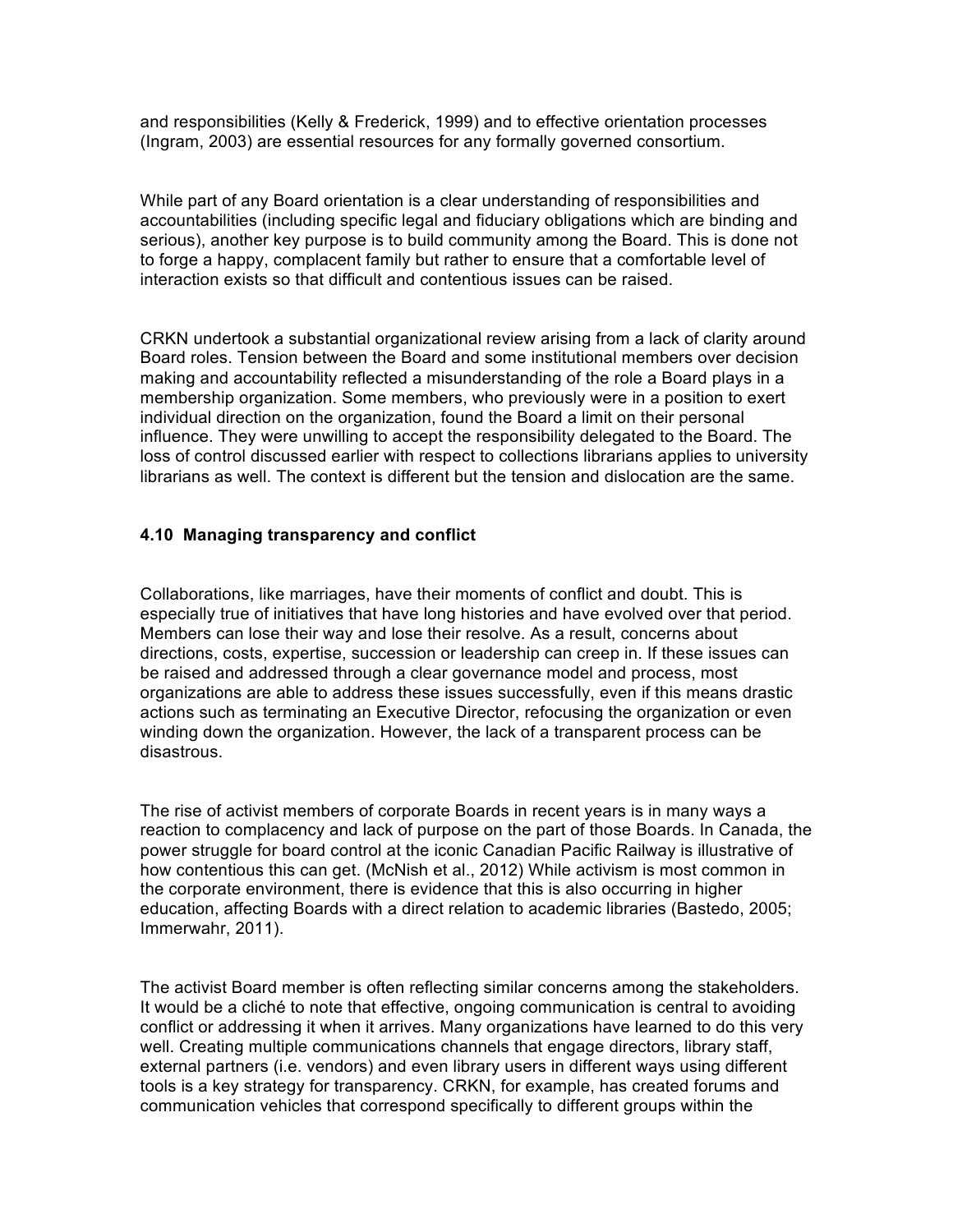member organizations. Hence general e-newsletters are matched by an online license information exchange for collections librarians, personal e-updates from the Executive Director for library directors and OpenLine, a series of teleconferences or webinars with guest presenters on timely topics relevant to library staff, vendors and researchers.

### **5 Conclusion**

At the outset we asked "how do we nurture effective organizational cultures and their underlying values?" The observations from the TriUniversity Group of Libraries (TUG), Scholars Portal of the Ontario Council of University Libraries (OCUL), and the Canadian Research Knowledge Network (CRKN) illustrate both prerequisites and warnings. All suggest that effective organizational cultures and aligned values arise not from strategic plans, executive decrees, or merely wishful thinking but from a consistent focus on how individuals interact within an organizational setting.

The continuous transformation of academic libraries as they engage in increasingly broad and complex collaborative initiatives means that long held values will be challenged, traditional practices will be abandoned, and organizations will be re-shaped to suit new purposes. As a result it will require leaders at all levels and in all places of the organization to adopt strategies and techniques that surface key concerns and enable new ways of working together.

Values are revealed and culture is nurtured. Successful organizations understand these dynamics and facilitate processes that engender healthy workplaces and effective institutions.

#### **References**

Bastedo, M. (2005) The making of an activist governing board, *The Review of Higher Education*, **28**(4), 551-570.

Canadian Research Knowledge Network (2011) Annual Report 2010-2011, http://www.crkn.ca/sites/default/files/annualReports/en/CRKN\_AR\_EN\_Print\_2010- 11.pdf

deBruijn, D. (2004) Consortia collaboration: the view from Canada, *International Coalition of Library Consortia, Fall 2004,* 28th October, 2004, Barcelona. http://eprints.rclis.org/bitstream/10760/5821/1/deBruijn.pdf

Ernst & Young. (2000) Tri-University Group of Libraries: cost sharing project. http://staff.tug-libraries.on.ca/documents/costsharingdoc.html

Frazier, K. (2005) What's the big deal?, *The Serials Librarian*, **48**(1-2), 49-59.